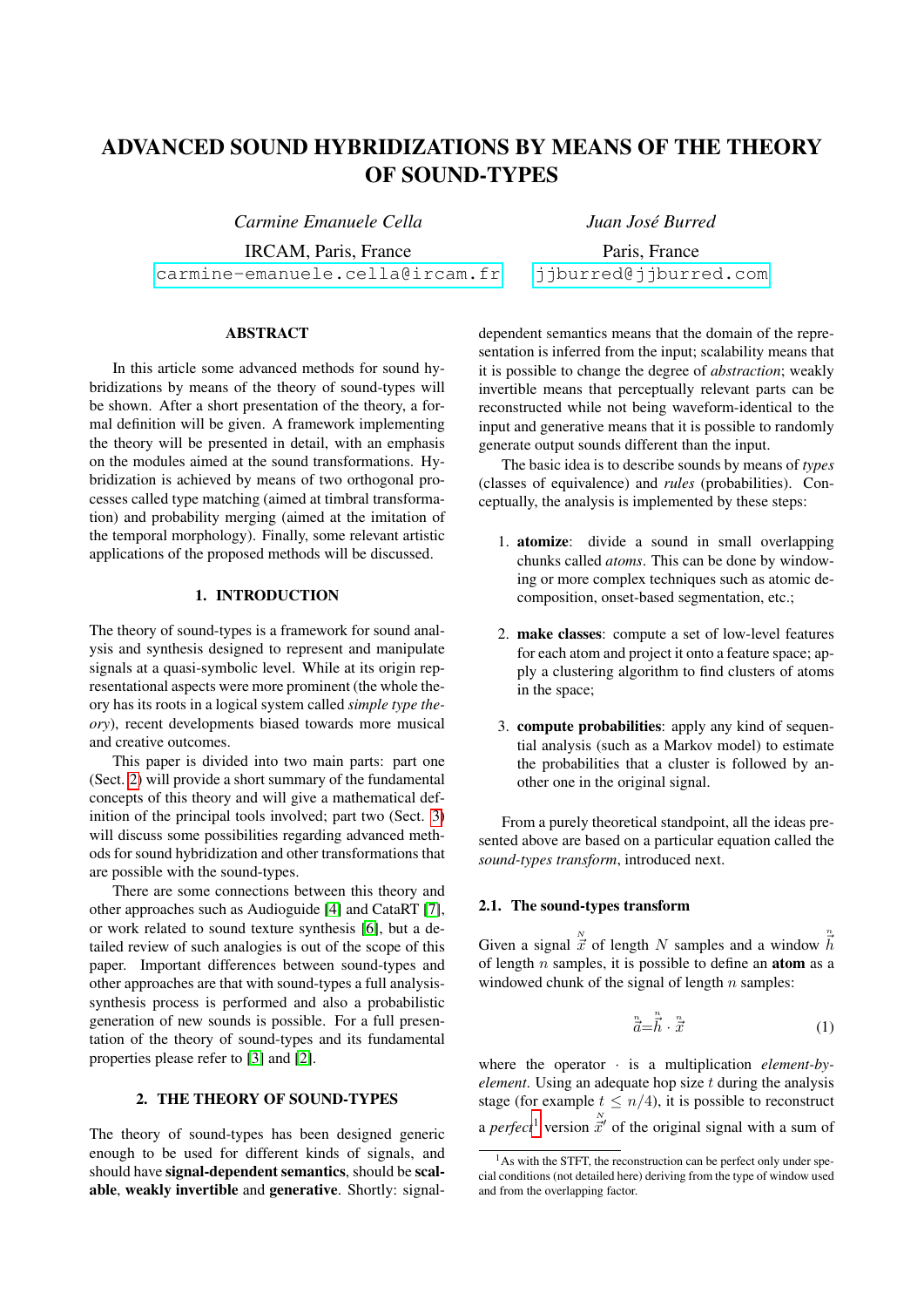atoms as a function of time<sup>[2](#page-1-0)</sup>:

<span id="page-1-1"></span>
$$
\vec{x}' = \sum_{i=0}^{N/t} \vec{a}_{i \cdot t} \tag{2}
$$

where  $N/t$  is the total number of atoms present in the signal  $\overline{\vec{x}}$ . It is possible, after the computation of a set of low-level features on each atom of  $\ddot{a}_{i}$ , to define a **sound**cluster as a set of atoms that *lie* in a defined area of the feature-space (i.e. that share a *similar* set of features):

$$
\vec{\vec{c}}_r = \{\vec{\vec{a}}_{r,1}, \dots, \vec{\vec{a}}_{r,k_r}\}.
$$
 (3)

The content of  $\overline{c}_r^k$  is given by a statistical analysis applied on the feature-space that decides the position of each sound-cluster and its belonging atoms.

A model  $\mathcal{M}_{\frac{N}{\tilde{x}}}$  of the signal  $\frac{N}{\tilde{x}}$  is the defined as the set of the clusters discovered on it:

$$
\mathcal{M}_{\frac{N}{\vec{x}}} = \{ \vec{c}_1^{\,k_1}, \dots, \vec{c}_r^{\,k_r} \}. \tag{4}
$$

The cardinality  $|\mathcal{M}_N|$  of the model is also called the abstraction level of the analysis; since the number of atoms is  $N/t$  it is evident that  $1 \leq |\mathcal{M}_\frac{N}{x}| \leq N/t$  with the highest abstraction being 1 and the lowest abstraction being  $N/t$ .

Each sound-cluster in the feature-space has an associate **sound-type**  $\vec{\tau}_r$  in the signal-space, defined as the weighted sum of all the atoms in the sound-cluster where the weights  $\vec{\omega}_r$  are the distances (or any kind of Bregman's divergences) of each atom to the center of the cluster:

<span id="page-1-6"></span>
$$
\vec{\tau}_r = \sum_{j=1}^k \vec{a}_{r,j}^n \cdot \omega_{r,j} \tag{5}
$$

with  $\omega_{r,j} \in \vec{\omega}_r$ . The whole set of sound-types in the signal  $\frac{N}{X}$  is called **dictionary** and is the equivalent, in the signalspace, of the model in the feature-space:

$$
\mathcal{D}_{\substack{N\\ \vec{x}}} = {\vec{\tau}_{1}, \dots, \vec{\tau}_{r}}.
$$
 (6)

The creation of a sound-type from a sound-cluster is also called *collapsing* and can be indicated with the symbol  $\langle \vec{c}_r \rangle = \vec{\tau}_r$ : this operation represents an interesting connection between the feature-space and the signal-space that leads to the equivalence  $\langle \mathcal{M}_N \rangle = \mathcal{D}_N$ .

It is possible to define a function  $\vec{\Psi}$  that maps an atom to its corresponding sound-type as:

<span id="page-1-3"></span>
$$
\Psi_{\substack{n\\ \vec{a}_i}} : \vec{a}_i \to \langle \vec{c}_r \rangle.
$$
\n(7)

For a complete decomposition of the signal, it is also useful to define a function  $\Theta$  that returns the original time position of each atom:

<span id="page-1-4"></span>
$$
\Theta_{\substack{n\\ \vec{a}_i}} : \vec{a}_i \to i. \tag{8}
$$

It is now possible to define the sound-types decom**position**  $\vec{x}^{"}$  of a signal by *replacing* each atom of equation [2](#page-1-1) with the corresponding sound-type defined through  $\Psi$ . in the right time position given by  $\Theta$ :

$$
\vec{x}'' = \sum_{i=0}^{N/t} \vec{\tau}_{r,p}^n
$$
 (9)

where  $p = \Theta_{\substack{n \\ \vec{a}_i}}$ . Finally, it is possible to define a function of time and frequency by multiplying the sound-types in a given dictionary with complex sinusoids:

<span id="page-1-2"></span>
$$
\vec{\Phi}_n = \sum_{i=0}^N \vec{\tau}_{r,p}^n \cdot e^{-j \cdot \frac{2 \cdot \pi}{n} \cdot \vec{k}} \tag{10}
$$

where  $\vec{k} = \{f_1, \ldots, f_n\}$  is a vector of frequencies. Eq. [10](#page-1-2) is called the forward sound-types transform (STT); the inverse transform can recreate the sound-types decomposition and is given by:

$$
\vec{x}'' = \frac{1}{n} \sum_{i=0}^{N/t} \vec{\Phi}_{i \cdot t, \vec{k}}^n \cdot e^{j \cdot \frac{2 \cdot \pi}{n} \cdot \vec{k}}.
$$
 (11)

It should be noted that the term "transform" is used in a wide sense here. The transform operation in the STT does not only consist on the multiplication with the complex exponential bases, as Eq. [10](#page-1-2) could suggest, but should be interpreted instead as including also the sound-type mapping operator of Eq. [7](#page-1-3) and the index mapping operator of Eq. [8.](#page-1-4) Alternatively, the STT could be interpreted as an STFT in which each windowed signal segment has been replaced by its corresponding sound-type.

### 2.2. STT and STFT

n

The usual way to mathematically define the discrete shorttime Fourier transform (STFT)  $\overrightarrow{X}_n$  of a signal  $\overrightarrow{x}$  of length N-samples taken n at a time while hopping by t-samples, is a function of both time and frequency:

<span id="page-1-5"></span>
$$
\vec{X}_{\substack{n=1\\k}}^{N} = \sum_{i=0}^{N/t} \vec{x} \cdot \vec{h}_{i \cdot t}^{n} \cdot e^{-j \cdot \frac{2 \cdot \pi}{n} \cdot \vec{k}} \tag{12}
$$

where  $\vec{h}$  is a window of length *n*-samples.

Eqs. [10](#page-1-2) and [12](#page-1-5) have a strong resemblance. As observed in the previous section, the abstraction level of a model can be at most equal to the number of atoms  $(N/t)$ in the original signal. The extreme case for  $|\mathcal{M}| = N/t$  is interesting: for that abstraction level, each sound-cluster

<span id="page-1-0"></span><sup>&</sup>lt;sup>2</sup>The positions in time of the blocks of *n*-samples are given by an index *i* that counts the number of hops (i.e.  $i = 4 \implies 4 \cdot t$ ).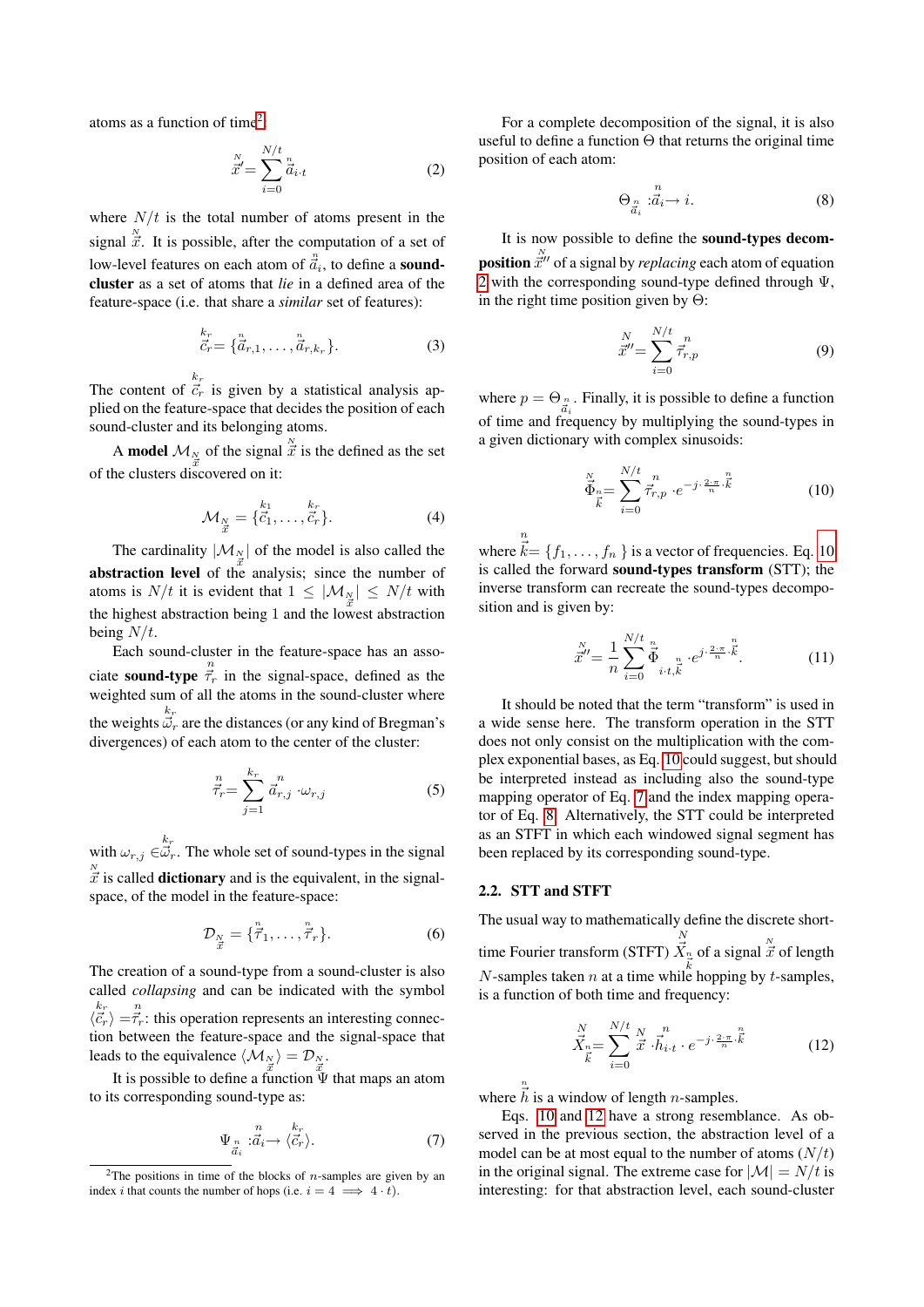

<span id="page-2-2"></span>Figure 1. An outline of the proposed algorithm for types and rules inference

is a singleton made of a single atom and consequently each sound-type reduces to that single atom scaled in amplitude:

$$
|\mathcal{M}| = N/t \implies \vec{c}_r = \{\vec{a}_1\} \implies \vec{\vec{\tau}}_r = \vec{a}_r. \tag{13}
$$

From Eq. [1,](#page-0-2) an atom is defined simply as a windowed chunk of the original signal; this also makes the soundtypes decomposition  $\vec{x}^{\prime\prime}$  equivalent to the simple decomposition  $\vec{x}'$ , leading to the important interpretation of the STT as a generalization of the STFT:

$$
\vec{\tau}_{r} = \vec{\bar{d}}_{r} = \vec{h} \cdot \vec{x} \Longrightarrow \sum_{i=0}^{N/t} \vec{\tau}_{r,p}^{n} \cdot e^{-j \cdot \frac{2 \cdot \pi}{n} \cdot \vec{k}} = \sum_{i=0}^{N/t} \vec{h} \cdot \vec{x}_{i \cdot t}^{n} \cdot e^{-j \cdot \frac{2 \cdot \pi}{n} \cdot \vec{k}}
$$
\n(14)

with  $p$  defined as above. This property also holds for the inverse transform. The abstraction level of a model is directly connected to the *goodness* of the representation: the higher the abstraction (closer to 1) the more compact the representation. On the contrary, the quality of the synthesis given by the inverse transform degrades with high abstractions and increases with low abstractions becoming a perfect reconstruction for  $|\mathcal{M}| = N/t$ .

### 3. SOUND HYBRIDIZATIONS

<span id="page-2-0"></span>The next subsections will describe the individual components of the current implementation of the theory of sound-types. It should be pointed out that this is just a specific realization of the principles discussed above; the use of other signal processing and machine learning techniques is also possible.

Sections [3.1,](#page-2-1) [3.2](#page-4-0) and [3.3](#page-4-1) will describe, respectively, the analysis, sound-type synthesis and rebuild/generation modules, which form the core of the system and can be used for either the analysis and generation of individual sounds, or to separately analyze two sounds (one source and one target) for the hybridization. Sections [3.4](#page-4-2) and [3.5](#page-5-0) (sound-types matching and probability merging) will address the new modules, specifically aimed at the hybridization of two sounds. Finally, [3.6](#page-5-1) will discuss some improvements introduced into the resynthesis module.

## <span id="page-2-1"></span>3.1. The analysis stage

A twofold process, aimed at discovering the sound-types and their associated rules (transition probabilities), is at the core of the creation of a verifiable model for the proposed theory. The following procedure shows a possible implementation of such process, using low-level features and statistical learning for types inference and Markov models for rules inference:

- 1. atoms creation: create chunks of approximately 40 ms of sound, called *atoms* or *0-types*, overlapping in time and frequency; these atoms can be produced either by overlapping windows, by onsetbased segmentation or by other approaches such as adaptive atomic decompositions;
- 2. 1-types inference: compute a set of low-level features on each atom obtained in the previous step, project the features onto a multi-dimensional space and compute the *clusters* by means of unsupervised learning; each cluster will represent a *1-type*;
- 3. 1-rules inference: estimate a Markov model to describe the sequence of types present in the original sound;
- 4. 1-level representation: represent the sound in a symbolic language using the discovered 1-types and 1-rules;
- 5. n-rules inference: estimate a Markov model of order n to describe the sequences of 1-types;
- 6. n-level representation: represent the sound in a symbolic language using the discovered 1-types and n-rules;
- 7. repeat n-level rules and n-level representations: until the desired level number has been reached.

Figure [1](#page-2-2) illustrates the present approach. It is an evolution of the original formulation in [\[3\]](#page-7-3), which contained a full abstraction hierarchy, not only of rules but also of types (which were re-estimated at each level), but which lacked real-time capabilities. The present version is thus more oriented to musical performance.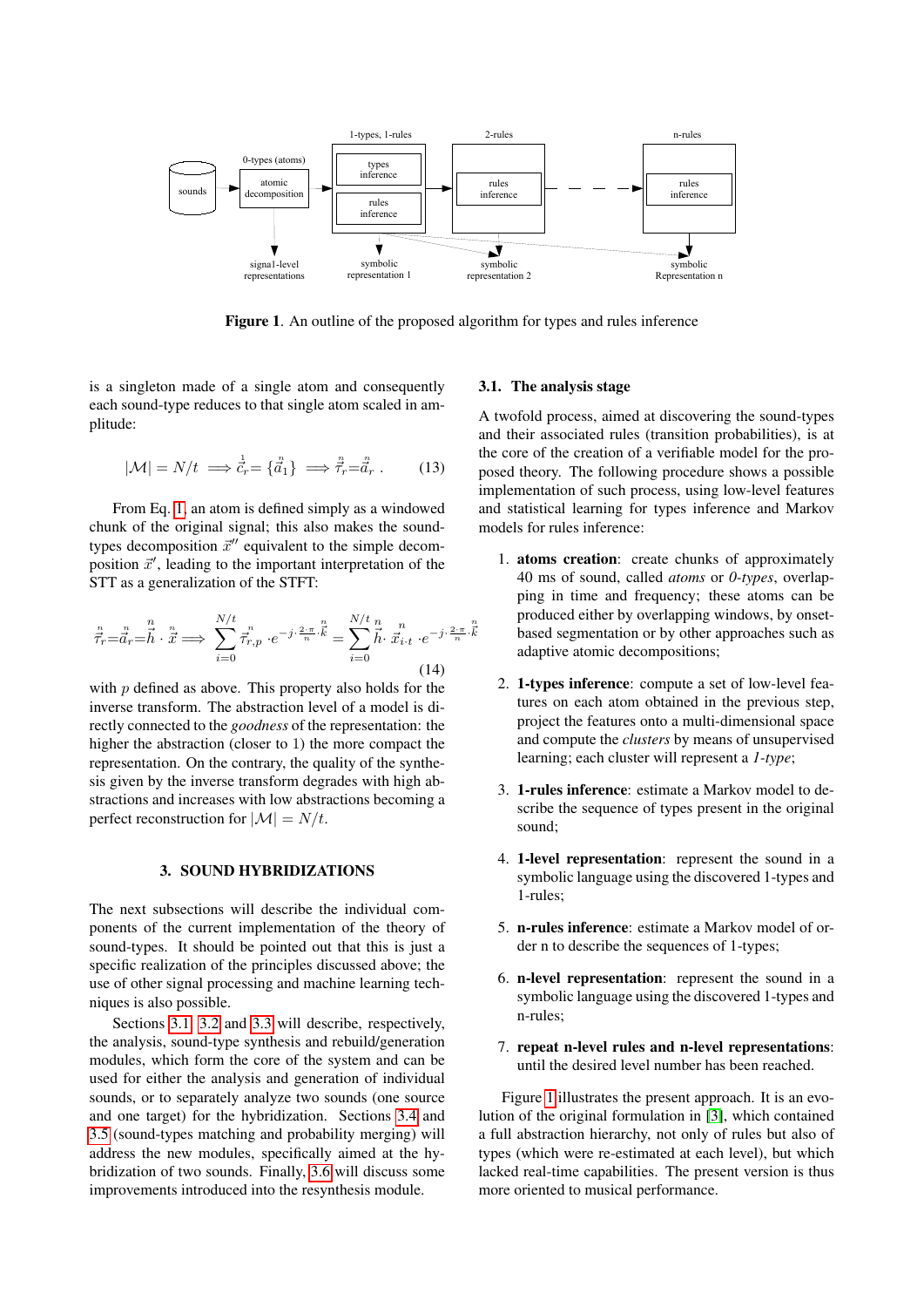

Figure 2. Illustration of estimated transitions, using 2 different levels and 7 sound-types (in red, 1-types).

<span id="page-3-0"></span>

<span id="page-3-1"></span>Figure 3. Illustration of estimated transitions, using 5 different levels and 9 sound-types (in red, 1-types).

As mentioned above, the 1-type inference is implemented by the extraction of low-level features with subsequent clustering. Several well-known features from the field of content analysis and music information retrieval have been implemented, including spectral centroid, spectral spread, zero crossings rate, Mel-Frequency Cepstral Coefficients and estimated fundamental frequency. The choice of features will obviously affect the timbre of the generated sound, but preliminary experiments were performed to pre-select a satisfactory subset. If the feature dimensionality is high (all features are unidimensional apart from the mel coefficients, which are 12-dimensional), an optional Principal Component Analysis stage helps reducing the subsequent computational requirements and ensuring that the dimensions in feature space are uncorrelated.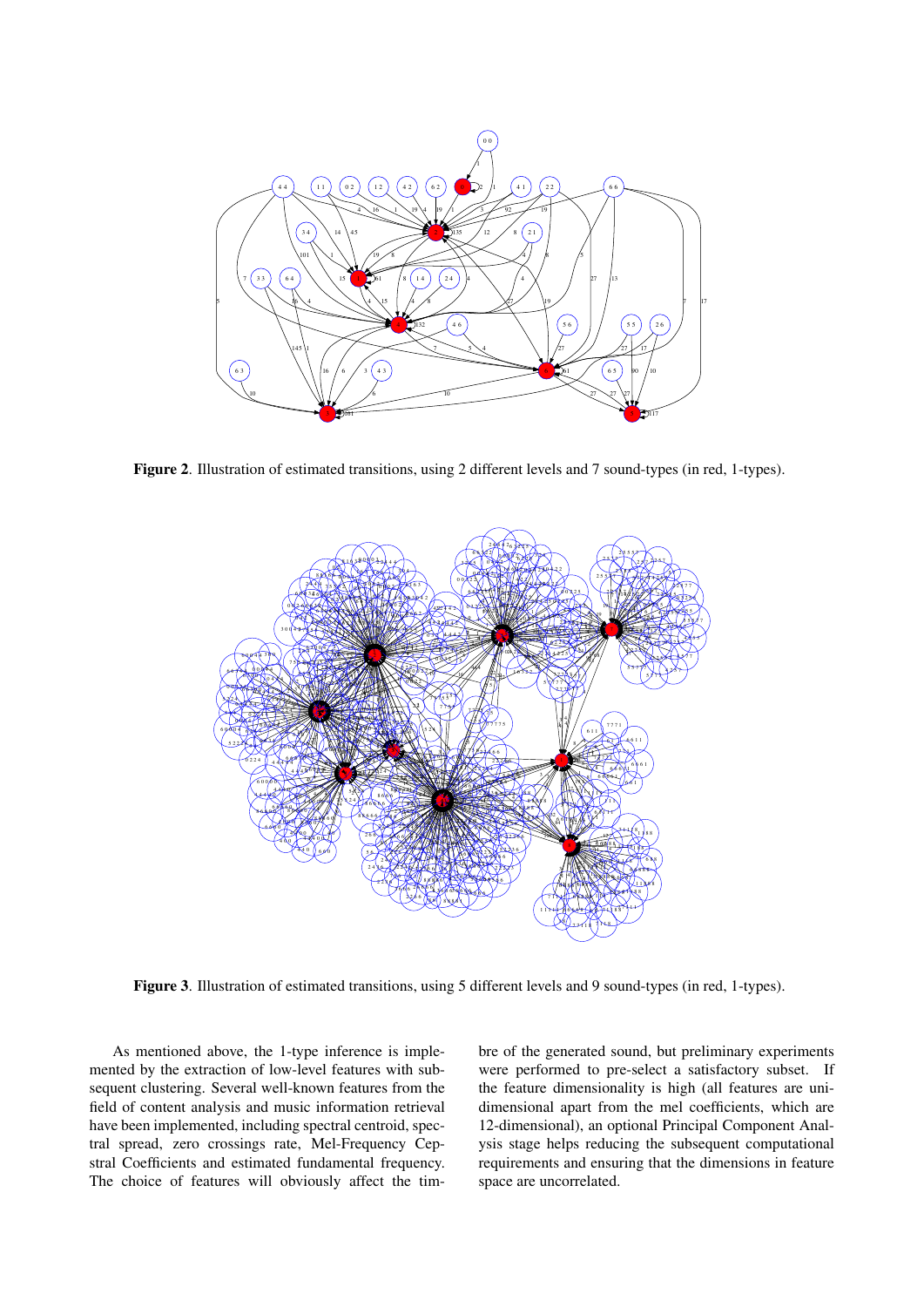Concerning the clustering, two different popular methods were implemented: k-means and Gaussian Mixture Models. Both are closely related, but the first searches for the clusters by an iterative partition of the space, and the second assumes that each cluster is described by a multivariate Gaussian distribution and estimates the cluster assignment in a probabilistic way.

The n-rule inference at level n is performed by estimating a Markov transition matrix of order n on the original sequence of 1-types. Figures [2](#page-3-0) and [3](#page-3-1) show graphical representations of two examples of estimated transitions. Fig. [2](#page-3-0) shows a 2nd order matrix. The sound-types correspond to the red dots, and the bigrams (subsequences of 2 states) correspond to the blue circles. The edges are labeled by the transition probabilities (showed as absolute frequencies). Fig. [3](#page-3-1) corresponds to a level-5 estimation. Note that in this case, the representation corresponds to the combination of all transition matrices estimated up to level 5, as can be seen from the presence of bigrams, 4 grams and 5-grams.

#### <span id="page-4-0"></span>3.2. Sound-type synthesis

By the definition of Eq. [5,](#page-1-6) a sound-type is generated as the weighted sum of the atoms belonging to its associated cluster, where the weighting is related to the distance of each atom to the cluster's centroid<sup>[3](#page-4-3)</sup>. This is the basic synthesis method, but several other approaches have been investigated, namely:

- mean: the atom waveforms are simply averaged;
- witness: the sound-type equals the atom whose feature is closest to the centroid;
- random: the sound-type equals a randomly selected atom from the cluster according to a given probability distribution;

The choice of synthesis method has a crucial effect on the sound output and will depend on the task to be accomplished. For instance, for highly non-stationary signals (such as voice), the witness or random methods usually provide better results, while the summation-based methods are more suitable for slower-evolving sounds. While the overall quality of the reconstructed signal also depends strongly on the used abstraction level, it is nonetheless difficult to objectively provide a quality measure for it.

#### <span id="page-4-1"></span>3.3. Rebuild and probabilistic generation

Once an input sound has been subjected to analysis, and a type and rule inference has been performed, the obtained sound-type dictionaries and transition matrices can be used to generate new output sounds in two ways:

• Rebuild. A state sequence is generated by observing the original input atoms and assigning each one to its closest sound-type. Then, each input atom is replaced by its corresponding sound-type. This is in effect the direct implementation of the STT of Eq. [10.](#page-1-2) The end effect is an output signal similar to the input, but whose atoms have been "timbrally quantized" into the dictionary of sound-types. Note that in this case, the transition matrix is not used.

• Probabilistic generation. The estimated transition matrix is used to generate a random sequence of states. Each generated symbol will then be replaced by its corresponding sound-type, and the result will be a signal with a complete new temporal structure, but with local temporal evolutions recognizable from the input signal. The granularity of the recognizable temporal events will be determined by the Markov order chosen for the analysis. Some generation constraints have been included to avoid repetitions and loops.

#### <span id="page-4-2"></span>3.4. Sound-types matching

An important new extension to the sound-types framework is the possibility to hybridize two sounds in terms of timbral and temporal characteristics. It is possible to subject two different sounds to separate types and rules inferences, and then impose or merge one sound's types or rules with the others'. We consider here two hybridization methods: *sound-types matching*, which will be introduced in this section, and *probability merging*, which will be the subject of the next section.

In *sound-types matching*, the sound-types inferred from a signal (the *source*) are replaced by, or merged with, the sound-types inferred from a *target* signal. Each soundtype from the source is matched with a sound-type from the target, in terms of a similarity measure between the centroids of their corresponding feature clusters. Available similarity measures include the Euclidean, Mahalanobis and Manhattan distances, the cosine similarity, and the symmetrized Kullback-Leibler divergence.

Once each source sound-type has been matched to a target sound-type, an output sound can be generated by observing the original type sequence of the source signal and performing one of the following operations:

- Replacement. The source types are replaced by the target types. In the lowest-abstraction case in which clusters are one-atom singletons, this corresponds to corpus-based concatenative synthesis [\[7\]](#page-7-1) (in that context, matching is called *unit selection* or *audio mosaicing*).
- Multiplicative cross-synthesis. Source and target types are mixed together in the frequency domain, as described by the following equations:

$$
A_o = \sqrt{A_s \ast A_t}, \quad \phi_o = (1 - \alpha)\phi_s + \alpha\phi_t \quad (15)
$$

where A represents an amplitude spectrum,  $\phi$  a phase spectrum and  $\alpha$  is the amount of hybridization.

<span id="page-4-3"></span><sup>&</sup>lt;sup>3</sup>The centroid of a cluster is its multidimensional average, i.e., a point in its geometrical center. It should not be confused with the *spectral* centroid, one of the low-level features used in the analysis stage.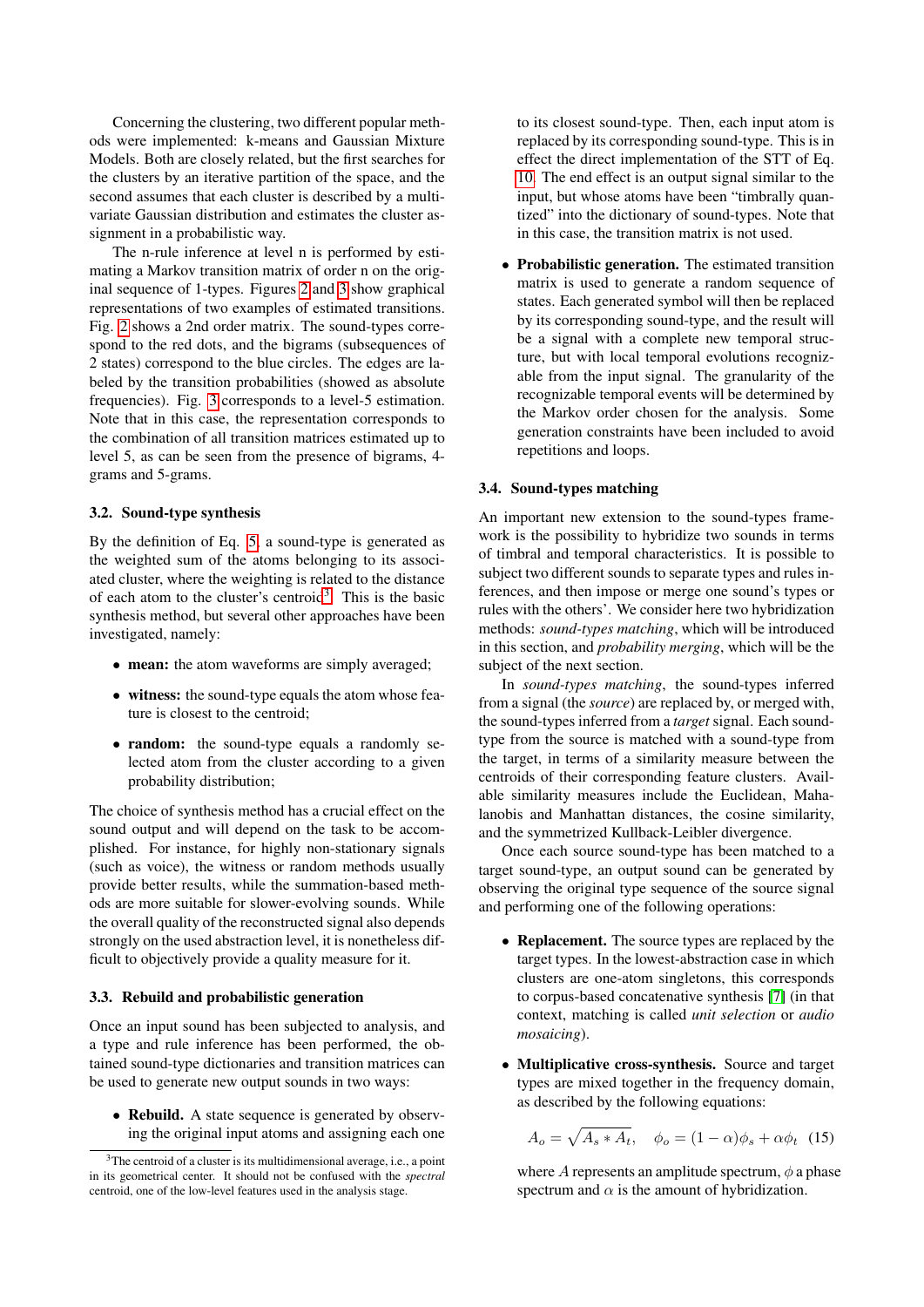- Source-filter cross-synthesis. The source types are replaced by the target types after imposing the spectral envelope of one sound on the flattened spectrum of another. This process may be summarized as follows:
	- 1. compute the STT of source and target;
	- 2. compute the spectral envelope of each soundtype;
	- 3. flatten the spectrum of the source signal dividing it by its own spectral envelope (Sect. [3.6\)](#page-5-1);
	- 4. multiply the flattened spectral frame by the envelope of the corresponding target frame.
- Morphing. Source and target types are interpolated together in the frequency domain, as described by the following equations:

$$
A_o = A_s + (A_t - A_s) * \alpha, \quad \phi_o = \phi_s (\phi_t / \phi_s)^\alpha
$$
\n(16)

where  $A$ ,  $\phi$  and  $\alpha$  are defined as above.

Note that in sound-type matching, the rules (transition probabilities) of neither sound are taken into account, since the output type sequence is fully determined by the input type sequence. In other words, the instantaneous timbres change, but the temporality is imposed by the source.

## <span id="page-5-0"></span>3.5. Probability merging

As a second, more experimental hybridization method, *probability merging* aims at combining the transition probability matrices of source and target sounds. In contrast to sound-type matching, probability merging enables the automatic generation of random type sequences whose temporality is partially influenced by either source or target signal, or by both of them at the same time.

In order to merge two probability matrices, the types are again matched to each other in terms of feature similarity, so probability merging has always an implicit type matching. The matrices are rearranged (and possibly resized) so that their columns and rows are aligned in terms of matched clusters. Then, they are added with a linear weight factor  $\alpha$  to obtain the merged probability matrix. I.e., if the rearranged source and target matrices are, respectively  $T_S$  and  $T_T$ , then the merged matrix is

$$
\mathbf{T}_M = \alpha \mathbf{T}_S + (1 - \alpha) \mathbf{T}_T. \tag{17}
$$

Fig. [4](#page-5-2) illustrates many of the ideas involved in both soundtype matching and probability merging. The red dots denote the feature vectors (only two dimensions are retained for the plot) corresponding to the source signal, the black dots correspond to the atoms of the target signal. The inferred clusters are denoted by the centroids (marked by squares) surrounded by ellipses that correspond to Gaussian unit-variance contours. We remind that the centroids in feature space correspond to the inferred sound-types.

<span id="page-5-2"></span>

Figure 4. Illustration of sound-type matching and probability merging. See text for details.

Thus, the dashed lines linking the source and target centroids indicate the matching (closest) sound-types. The arrows denote transitions between sound-types. The blue arrows on the source signal illustrate a typical sub-sequence between source types, which will likely induce the subsequence indicated by the blue arrows on the corresponding matched types of the target signal. With probability merging, some transitions between target types might still be possible, even if the concerned types do not have a match with the source types. This later case is illustrated by the dashed, orange arrow in the upper left part.

## <span id="page-5-1"></span>3.6. Frequency domain processing

In order to achieve a good quality in the synthesis process, sound-types matching uses frequency-domain techniques for both phases and amplitudes. First, *phase locking* can be applied in order to improve the vertical coherence of the resynthesized signal. Second, *envelope preservation* can be applied in order to maintain the main morphology of a sound after the operations of pitch-shifting and crosssynthesis. Here is a summary of these operations:

• Phase locking. When a signal is analyzed by the Discrete Fourier Transform (DFT), each component of the signal falls into a specific channel  $k$  of the transformed domain (Eq. [12\)](#page-1-5) and has a specific phase. Intuitively, if the component changes frequency between one frame and the other, it is necessary to handle its phase in order to preserve coherence in time. One of the best approaches to preserve phase coherence in time was proposed in [\[5\]](#page-7-5) and is related to the estimation of the peaks in the magnitude spectrum. The basic idea is to create an entity that preserves phase coherence for each frequency analyzed called *phasor*. The algorithm to apply phase locking is outlined below; the steps are only intuitively described: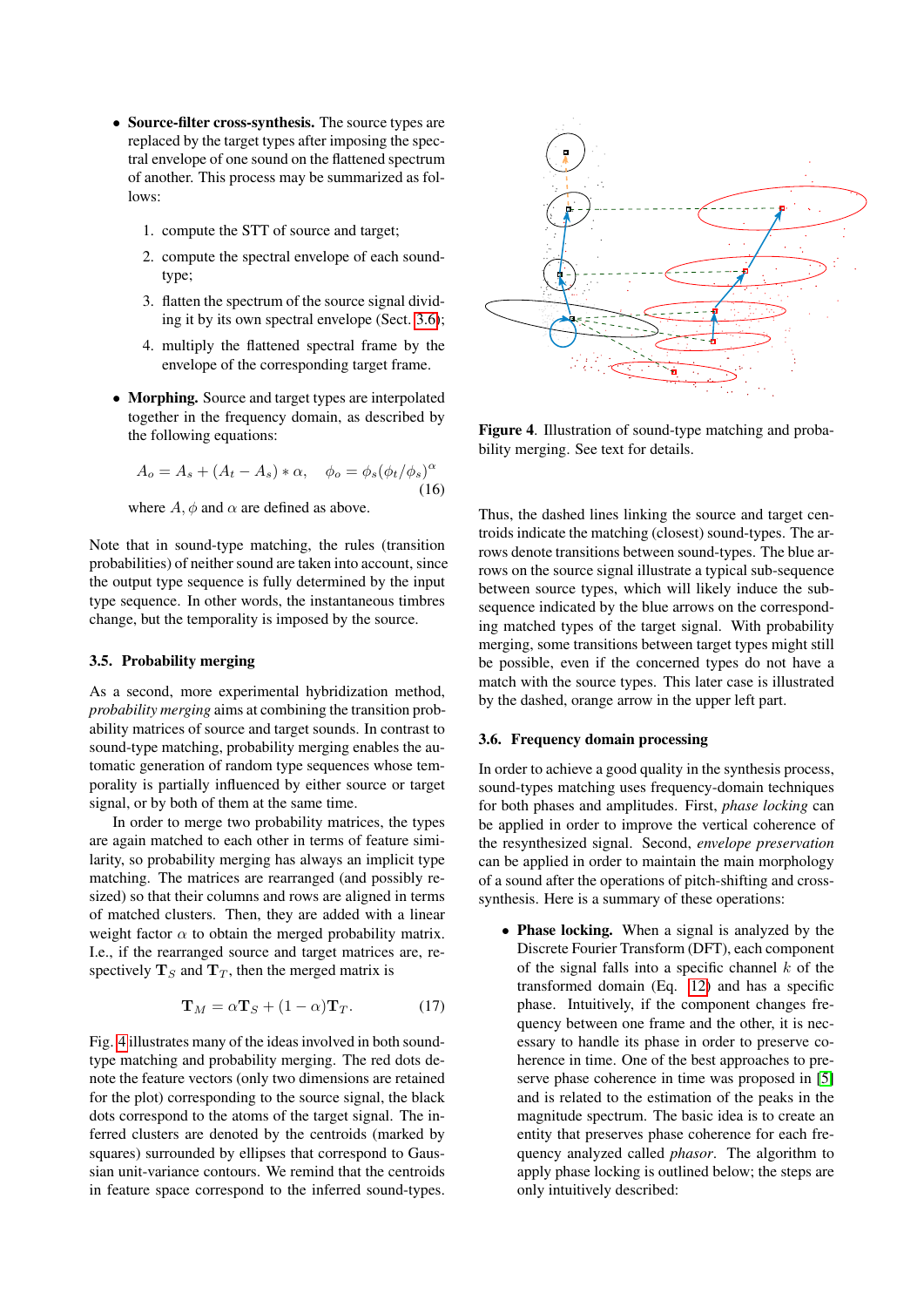- 1. for each magnitude spectral frame  $\vec{X}_i^k$  compute the positions of the peaks (peak-map);
- 2. for each peak  $k_l$  in the peak-map calculate its true analysis frequency  $\omega_a$ , then map this to the true synthesis frequency and synthesis phase; calculate the phasor  $z_{k_l} = e^{j\phi}$ ;
- 3. for each k calculate the synthesis frame<br>  $\overrightarrow{Y}_i^k = z_{k_l} \cdot \overrightarrow{X}_i^k$ .  $\vec{X}_i^k$ .
- Spectral envelope preservation. When applying pitch-shifting with the phase-vocoder the spectral envelope will necessarily be also transposed. This leads to unnatural sounds that, sometimes, are very different from the original ones. To avoid this, the spectral envelope has to be kept constant, while the partials *slide* along it to their new position in frequency. Two simple methods for envelope computation are: interpolation between the peaks and the use of the *cepstrum*. The cepstrum is calculated from the DFT by taking the inverse transform of the magnitude of its logarithm:

$$
c_p = \frac{1}{K} \sum_{k=0} log(|\vec{X}_k|) \cdot e^{j \cdot \frac{2 \cdot \pi}{K} \cdot k \cdot p}
$$
 (18)

where  $\vec{X}_k$  is the DFT of the signal and p is the number of coefficients used in the transformation. The spectral envelope is then computed by applying a lowpass window to the cepstrum (called *liftering*) and by taking again the DFT:

$$
E = DFT(W_{LP}(c_p))\tag{19}
$$

where  $W_{LP}$  is the lowpass window.

#### 4. POSSIBLE OUTCOMES

While the theory of sound-types has been conceived in the context of symbolic representations of signals, previous sections showed powerful capabilities for creative applications by means of sound hybridizations.

As mentioned before, the theory represents a given sound (or family of sounds) in terms of classes of equivalences and transition probabilities between them. In other words, it finds *salient elements* that are representative of a sound and recreates that sound (or generates new sounds) using only these essential elements. Each type is the fundamental acoustic element shared by many real instances of it: as in Plato's epistemological view, here a type is a sort of pure sonic idea able to generate an infinite number of concrete instances. The theory is also generative: it is in fact possible to create new sounds by merging discovered sound-types with discovered probabilities, thus creating something intimately *linked* to the original material.

In the context of an artistic project, the theory of sound-types could be an appropriate tool to render musical and poetic ideas and could be also an innovative approach to sound synthesis and transformation. Among possible applications there are: time and frequency transformations (such as time-stretch and pitch-shift with formants preservation), probabilistic generation (creation of *affine* sounds to imitate temporal morphology), generalized sound hybridizations (types matching, probabilities merging and various cross-synthesis methods).

These capabilities are currently under investigation by the authors, especially in the context of artistic creation: part ot the theory is implemented as offline processing tools, while other parts are working in real time. Some audio examples of the described methods are available for listening<sup>[4](#page-6-0)</sup>.

Nonetheless, it must be noted that the term "real time" is used in a wide sense here. The statistical learning and the hierarchical structure of sound-types only become meaningful if the analysis is performed on a significative signal length (in the range of seconds, not samples). For this reason it is more appropriate to consider sound-types as a *relaxed real time tool*. It is important to point out again, however, that the proposed algorithm is only a *possible* realization of a general idea (see [\[2\]](#page-7-4) and [\[1\]](#page-7-6)).

#### 4.1. The piece *Reflets de l'ombre*

The original idea behind the theory of sound-types is related to the process of knowledge creation: a type is a sort of idealized image of a concrete sound. The poetic contrast between these two worlds, real sounds and pure sonic-ideas, has been investigated in *Reflets de l'ombre* for large orchestra and electronics by Carmine Emanuele Cella premiered in june 2013 by the Orchestre Philarmonique de Radio France and conducted by Jukka-Pekka Saraste; the electronics was based on sound-types analysis, synthesis and generation.

#### 5. CONCLUSIONS AND PERSPECTIVES

The theory of sound-types is still in an early stage of development and needs expansions and improvements both at the symbolic-level and at the signal-processing level. It is not totally clear, moreover, the potential of the theory in terms of *artistic* applications. The following list focuses on possible relevant research directions, roughly depicted in figure [5.](#page-7-7)

1. Selective transformations. Since the representation provided by sound-types is based on a generalized version of the STFT it should be possible to transform a sound working only on *selected elements*. For example, it should be possible to perform pitch-shift or time-stretch only on types that satisfy certain conditions in the feature-space (e.g. only the types that have a spectral centroid close to a given value and spectral spread close to another given value and so on). This selection could be also

<span id="page-6-0"></span><sup>4</sup>[www.soundtypes.com](http://www.soundtypes.com)